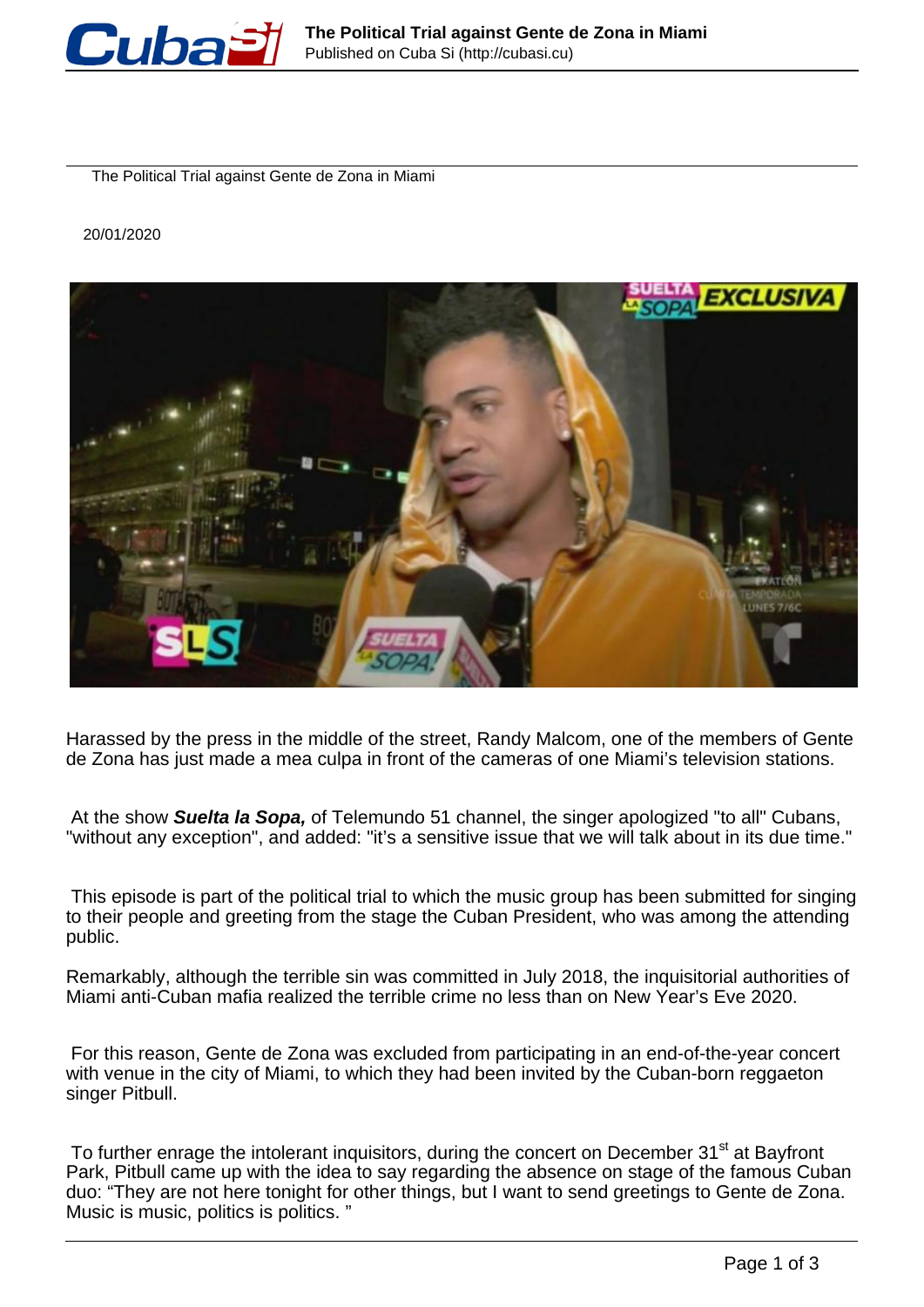

Words that unleashed the anger of the brigades of retarded action among which were musicians like the antiprophet Willy Chirino and the repentant communist Arturo Sandoval.

 To save face and not be exiled forever from the city of hatred, Pitbull was forced to appear last Sunday in the dock at Univision television network, which, according to some, was in turn the one who invited Pitbull to the concert.

 After saying that his intention by greeting Gente de Zona during the concert had "been none other than to unite," the Cuban-American singer acknowledged before the acting judge, journalist Jorge Ramos, "that he had screwed up."

 Among other reasons, he said, due to his ignorance of what was going on in both Cuba and Miami, something that he demonstrated when the journalist asked him what would happen to Gente de Zona if they didn't sing in Cuba and the reggaeton singer replied that if they didn't, probably "they would be killed or their family would be killed."

 The interview finished with a mea culpa of Pitbull, who almost apologized to his accusing colleagues, as well as to the entire city of Miami for which "he has done so much."

 After his humiliating confession, the reggaeton singer was acquitted no less than by the journalist acting as jury Ninoska Pérez Calderón, who openly celebrated the musician's take back.

 However, the trial, despite Randy Malcom's apology is not over yet, if you take into account a headline published in the official Miami Mafia newspaper, The New Herald, that reads: "Randy Malcom, of Gente de Zona, has already apologized, but Alexander Delgado is still silent ", so it remains to see if the other singer of the group is also called to the stand.

 Although, as we highlighted in a previous comment, the fascist-like intolerance in Miami seems to have reached paroxysm after the current president signed a memorandum with the intention of blocking the cultural exchange between Cuba and the United States, this sort of political trial is nothing new in that city in South Florida.

 Before visiting the Island to participate in 2018 concert for which Gente de Zona is today excommunicated, the Italian singer Laura Pausini told reporters: "I have been asking to go for 25 years, but singing in Cuba means having problems with radios from Miami. Now People from Genete de Zona invited me, how could I say no? "

 In reality, such media lynching leaves naked the so-called freedom of expression that should exist in the ill-named land of freedom. Or is it that this only happens in a Miami trampled by the boot of the dictatorship of the anti-Cuban mafia?